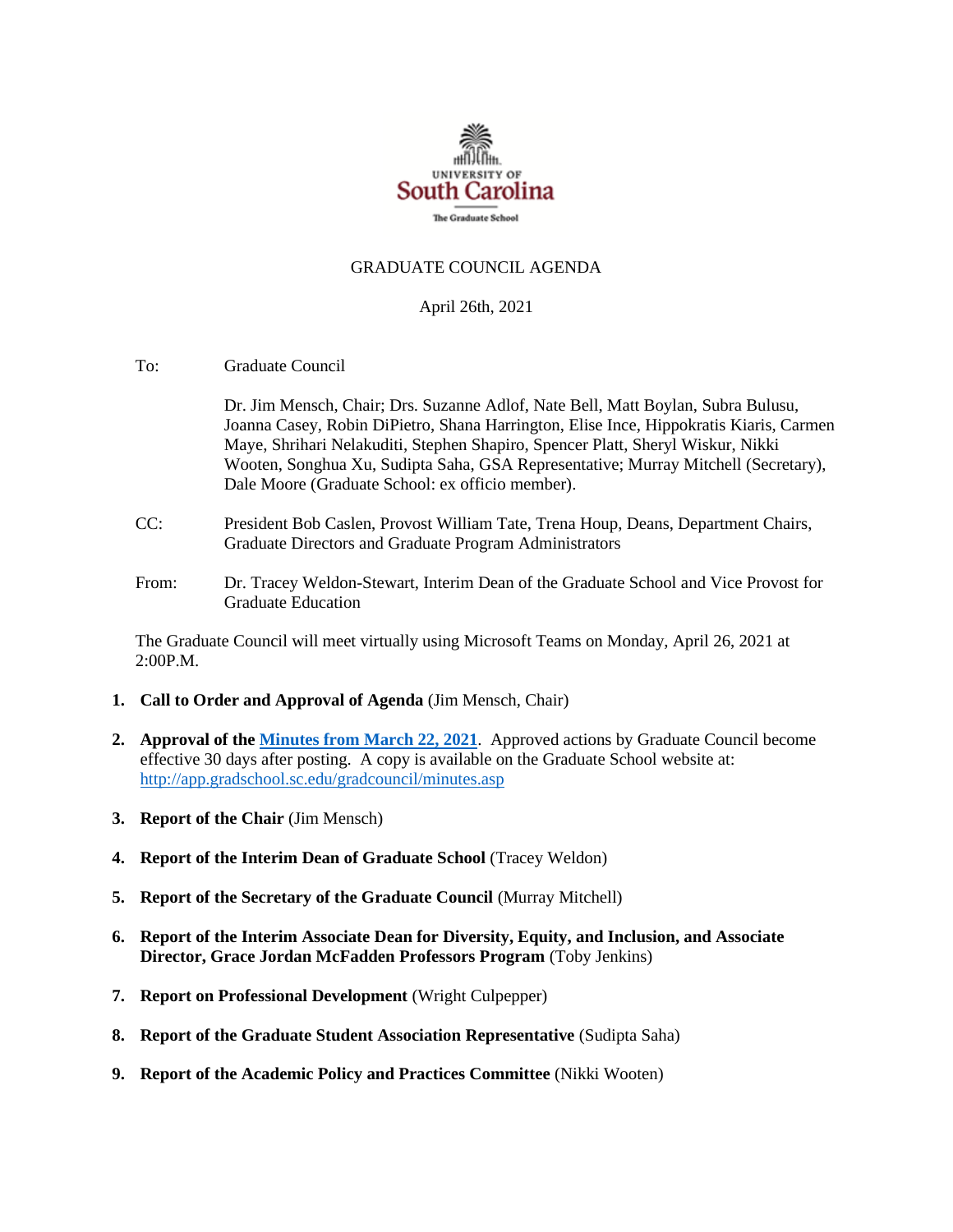#### **10. Report of the 500/600 Level Courses and Distributed Learning** (Murray Mitchell)

This report is presented to Council for informational purposes only; no action is necessary.

#### **500/600 Courses for April 2021 Grad Council**

(CCP = Course Change Proposal; NCP=New Course Proposal)

**ARTH 569** (3) Special Topics in Film and Media Histories (Cross-listed with FAMS 510 & MART 592; CCP: Fall 2022) **ARTS 545** (3) Internship in Graphic Design (CCP: Fall 2022) **ARTS 546** (3) Graphic Design II (CCP: Fall 2022) **ARTS 547** (3) Advanced Interaction Design (NCP: Fall 2022) **ELCT 551** (3) Power Systems Design and Analysis (CCP: Fall 2022) **EMCH 550** (3) Introduction to Nuclear Safeguards (CCP: Fall 2022) **EMCH 552** (3) Introduction to Nuclear Engineering (CCP: Fall 2022) **EMCH 553** (3) Nuclear Fuel Cycles (CCP: Fall 2022) **EMCH 555** (3) Instrumentation for Nuclear Engineering (CCP: Fall 2022) **EMCH 55L** (1) Nuclear Instrumentation Laboratory (CCP: Fall 2022) **EMCH 556** (3) Introduction to Risk Analysis and Reactor Safety (CCP: Fall 2022) **EMCH 557** (3) Introduction to Radiation Shielding and Sources (CCP: Fall 2022) **EMCH 558** (3) Introduction to Nuclear Reactor Systems (CCP: Fall 2022) **EMCH 573** (3) Introduction to Nuclear Materials (CCP: Fall 2022) **FAMS 510** (3) Special Topics in Film and Media Histories (Cross-listed with ARTH 569 & MART 592; CCP: Fall 2022) **HRTM 537** (3) Multi-Cultural Dimensions of the Hospitality Industry (CCP: Fall 2022) **HRTM 574** (3) The Global Business of Beverage Management (NCP: Fall 2021) **JOUR 591** (3) The Carolina Agency Management Training (NCP: Fall 2021) **LING 504** (3) Introduction to Spanish Linguistics (CCP: Fall 2022) **MART 592** (3) Special Topics in Film and Media Histories (Cross-listed with ARTH 569 & FAMS 510; CCP: Fall 2022) **PHIL 769** (3) Jurisprudence (CCP: Fall 2022; transitioning to PHIL 531) **PHMY 662** (3) Patient Care Fundamentals (NCP: Fall 2021)

#### **Distributed Learning Proposals**

**CSCE 567** (3) Visualization Tools (CCP: Summer 2021) **EDSE 500** (3) Equity and Community Engagement (CCP: Summer 2021) **EDTE 500** (3) Mathematics Knowledge for Teaching I: PK-8 (NCP: Fall 2021) **HRTM 518**(3) Hospitality Human Capital and Talent Management (CCP: Fall 2021) **HRTM 550** (3) Theme Park and Attractions Management (CCP: SU 2021) **HRTM 570** (3) Managing Food Service Operations (CCP: Fall 2021) **HRTM 584** (3) Tourism Information Technology Issues (CCP: SU 2021) **HRTM 592** (1) Golf Tourism Consumer Services (CCP: Fall 2021) **HRTM 593** (1) Golf Tourism Supervisory Skills (CCP: Fall 2021) **HRTM 594** (1) Golf Tourism Leadership Skills (CCP: Fall 2022) **MART 521A** (3) Media Writing Advanced: Screenwriting (CCP: Fall 2021) **PEDU 660** (3) Counseling Student Athletes (CCP: SU 2021) **RETL 592** (3) Retailing/Fashion Merchandising Field Study (CCP: SU 2021) **SLIS 608** (3) Information Behavior and Practices (NCP: SU 2021) **SLIS 683** (3) News Literacy (NCP: SU 2021) **THEA 561** (3) History of the Theatre I (CCP: SU 2021)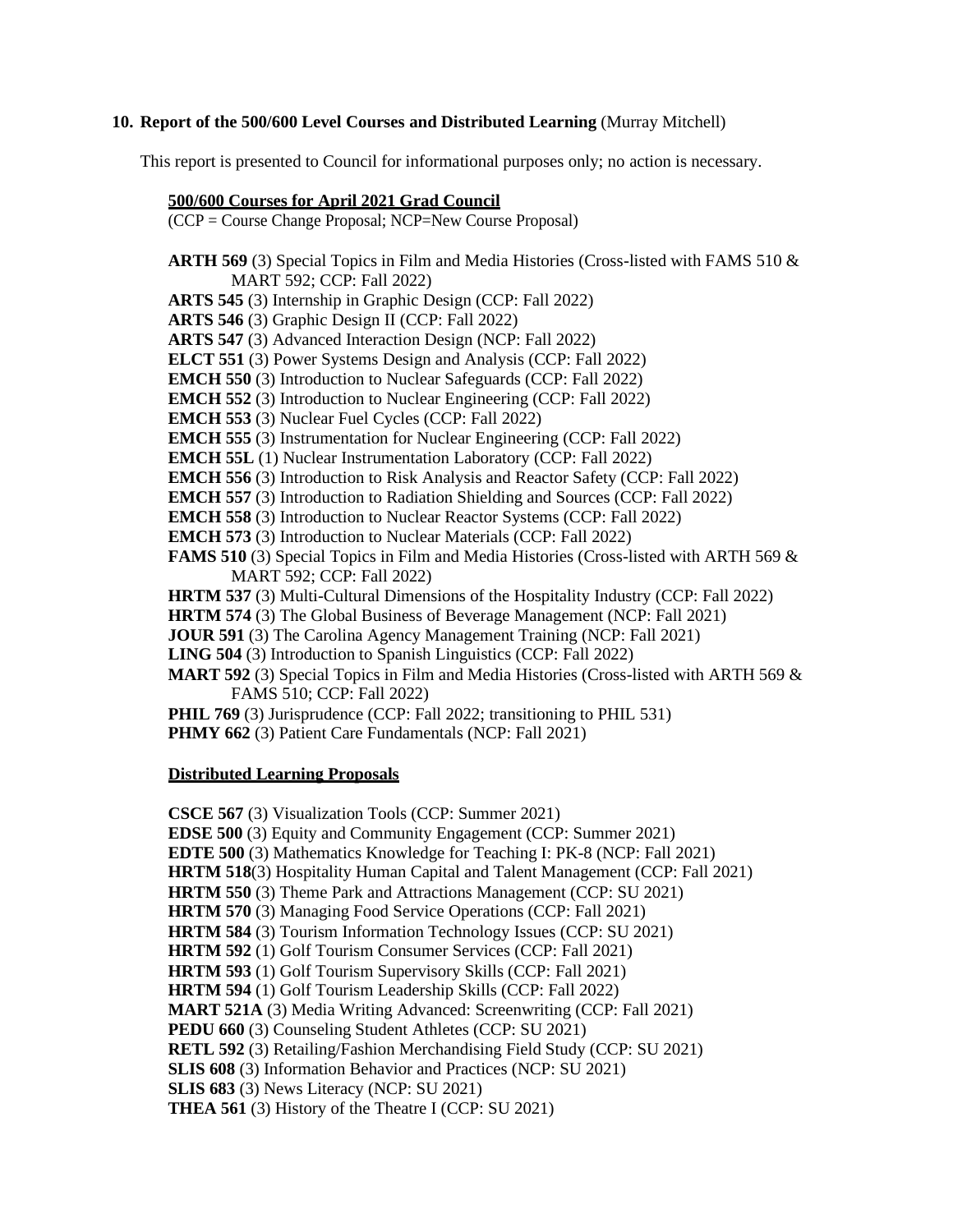# **THEA 563** (3) History of Modern Theatre (CCP: SU 2021)

# **11. Associate Graduate Faculty Nominations** (Murray Mitchell)

| Name:    | <b>Suzanne Hardie (PhD)</b>                |
|----------|--------------------------------------------|
| Program: | <b>Educational Leadership and Policies</b> |
| Term:    | Fall 2020 – Spring 2026                    |
|          |                                            |
| Name:    | <b>John Holladay</b> (PhD)                 |
| Program: | Drug Discovery and Biomedical Sciences     |
| Term:    | Summer $2021 -$ Spring $2027$              |

# **12. Fellowships and Scholarships Committee** (Joanna Casey)

# **13. Report of Science, Math, and Related Professional Programs Committee** (Hippokratis Kiaris)

Below is a list of proposals reviewed by the Committee. Each curricular action can be viewed at this Public Agenda review site:

# <https://sc.edu/programproposal/agenda/?id=100&code=GCO>

At this Public Agenda link, the individual proposals are not live-linked, but agenda items are listed in alphabetical order. To view the full proposals, GC members and Committee Chairs still need to go to the Committee Review site, and filter for "Committees", then for the "Committee" called "Added to Grad Council agenda."

- **ATEP 798** (3 4) Project in Athletic Education, Public Health, CCP: Fall 2022
- **BMSC 743** (2) Clinical Immersion for PAs, Medicine, CCP: Fall 2022
- **EPID 721** (2 4) Clinical and Population Research Protocol Development and Implementation, Public Health, CCP: Fall 2021
- **EPID 722** (2 4) Scientific Writing and Appraisal of Epidemiologic Studies, Public Health, CCP: Fall 2021
- **EPID 730** (3 6) Public Health Surveillance Systems, Public Health, CCP: Fall 2022
- **EPID 741** (3 6) Intermediate Epidemiologic Methods, Public Health, CCP: Fall 2021
- **EPID 746** (3 6) Cancer Epidemiology, Public Health, CCP: Fall 2022
- **EPID 749** (3 6) Infectious Diseases Epidemiology, Public Health, CCP: Fall 2022
- **EPID 763** (3 6) Nutritional Epidemiology, Public Health, CCP: Fall 2021
- **EPID 767** (3 6) GIS and Public Health Applications, Public Health, CCP: Fall 2021
- **EPID 770** (3 6) Social Epidemiology, Public Health, CCP: Fall 2021
- **EPID 777** (3 6) Genetic and Epigenetic Epidemiology, Public Health, CCP: Fall 2021
- **EPID 796** (1 2) Integrated Learning Experience, Public Health, CCP: Fall 2021
- **EPID 798** (2 4) Epidemiology Applied Practicum, Public Health, CCP: Fall 2021
- **HSPM 830** (3) Advanced Data Structures and Analytic Methods for Health Services Research, Public Health, NCP: Summer 2021
- **NPSY 757** (3) Psychopathology for Counselors, Medicine, CCP: Fall 2022
- **STAT Major / Degree Program,** PhD in Statistics, Arts and Sciences, Change to Existing Program: Fall 2022